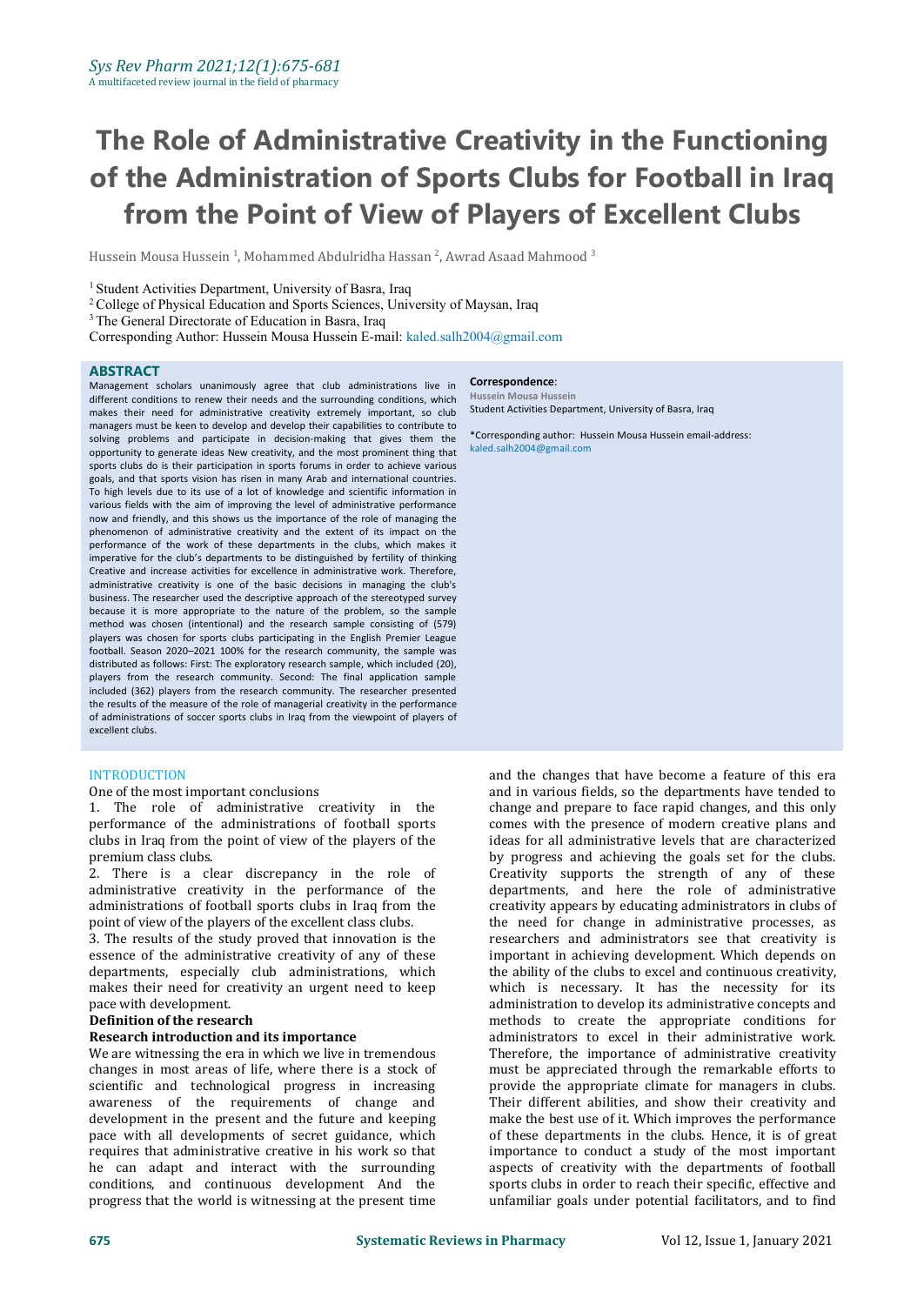# **The Role of Administrative Creativity in the Functioning of the Administration of**

# **Sports Clubs for Football in Iraq from the Point of View of Players of Excellent Clubs**

creative management ideas. Achieving the goals of these for the res<br>clubs, therefore, the renewal of administrative creativity, as follows: clubs, therefore, the renewal of administrative creativity, i.e. managing these departments, especially sports clubs, makes their need for creativity an available need to keep pace with this development, and in light of this, the The final sample for the applicat administrative creativity in the clubs focused their players from the research community. administrative creativity in the clubs focused their attention on the obstacles and weaknesses of the members of the clubs administrations. **Research Problem**

Club administrations at present are witnessing many changes and rapid developments in various fields, so change is a necessity in the times we live in, and because of the researcher's experience in monitoring sports clubs, the study of the creative aspects of the club. The administrative work in the clubs and the procedures that it follows must be taken into account in order to avoid problems and progress. In terms of performance, and how to create appropriate conditions and contribute to model as a basic method for achieving the appropriate environment for designed by the researcher. environment administrative work in clubs and achieving the best results, so administrative creativity is important at work because of the positive results that benefit solutions and get rid of the usual thinking, and produce the largest number of ideas with the least time and effort, and improve the climate Year for decision-making and stimulating new creative ideas in it. Hence the urgent need to search whether there is a role for administrative and managerial innovation and the extent to which this training and learning about the nature of The positions role affects the performance of departments' work in included and the method of formulating the paragraphs, role affects the performance of departments' work in clubs, which requires that club departments be fertile for creative thinking and increasing activities to excel in administrative work. Therefore, administrative creativity is considered one of the main decisions in Club business administration, the problem of research lies in the role of administrative creativity in the performance of the administrations of football sports clubs in Iraq from the players. Point of view. Reinforcing the research problem is that, to the best of the researcher's knowledge, previous studies did not address such <sup>a</sup> study. **Research Objectives**

1. Designing a questionnaire for the role of administrative creativity in the performance of the administrations of the best common methods in predicting behavior or football sports clubs in Iraq from the viewpoint of the phenomena" (39: 8) in formulating the scale paragraphs, football sports clubs in Iraq from the viewpoint of the players of the premium class clubs.

2. Knowing the role of administrative creativity in the performance of administrations of sports clubs for 2. Moving away from the negation method.<br>
football in Iraq from the point of view of players of 3. You write in an easy and clear language. football in Iraq from the point of view of players of 3. You write in an easy and clear language.<br>excellent clubs. 4. A representative of the fields of balance

### **Research** areas

A. The Human Domain: Players of clubs participating in the Premier League Soccer Season 2020 - 2021

B. Field Time: 15/10/2020 until 05/12/2020

## discussion. **Research methodology and field procedures Research Methodology**

The sample is the part taken from the original community in a certain percentage through which the data related to this research are taken for the purpose of generalizing the results to the original community" (17: 14) The researcher used the descriptive method of the investigation method because it is more appropriate to the nature of the problem, so the sample method was chosen (intended) A sample of (579) athletes from the sports clubs participating in the Rotary Football Premier been the app<br>League season 2020-2021 represented a sample of 100% deleted. League season 2020-2021 represented a sample of 100%

for the research community. The sample was distributed as follows:

- The exploratory research included A FT (20) players in the research community.

- The final sample for the application included (362)

# **Main Research procedures**

# **Design, construction and field procedures**

Stages of building the scale The researcher collects data and information for the purposes of presentation and analysis, and one of the methods used in this field is the questionnaire model, and since the research is concerned with exploring the perspectives of the role of administrative creativity in the performance of the administrations of sports football clubs in Iraq from the point of view of the players of the excellent class clubs. Therefore, the researcher adopted the questionnaire model as a basic method for collecting data prepared and

### designed by the researcher. **Prepare the initial version of the scale**

In building the initial version of the scale, the researcher relied on personal interviews with experts and specialists in this field to get acquainted with their opinions and obtain as much information as possible that would help the researcher in formulating the scale paragraphs, as well as reviewing some procedures closely related to the research topic in the field of administration, organization, training and learning about the nature of The positions then the researcher drafts the scale paragraphs. The researcher tried to take into account the ease and clarity of its content and the lack of differences between individuals in their interpretation and their narrowness. Thus, the number of paragraphs in its initial form (22). The proposed paragraph represents a measure of the role of managerial creativity in the performance of administrations of soccer sports clubs in Iraq from the viewpoint of players of Premier League clubs. Determine the method and principles of drafting paragraphs

In his description of the paragraphs, the researcher relied on Likert's method, "as this method is considered one of the best common methods in predicting behavior or based on the following principles: (39: 9).

1. The paragraph should have a specific meaning.

- 2. Moving away from the negation method.
- 

### 3. You write in an easy and clear language.4. <sup>A</sup> representative of the fields ofbalance **Presenting items on the arbitrators scale**

C. Spatial domain: stadiums for sports clubs under in the field of mathematical and administrative sciences discussion.<br>discussion. After preparing the scale in its initial form, which included (22) paragraphs, the researcher presented the scale to a group of experienced and specialized referees in the field of mathematical and administrative sciences How appropriate is it to measure what has been measured. To correct, amend and judge paragraphs in terms of wording and accuracy of content. The researcher analyzed the results of the questionnaire using the percentage as a criterion for accepting or excluding the paragraphs of the scale where the agreed paragraphs were accepted by (75%) or more by the arbitrators, and (Blume) indicates that "that the researcher obtains approval (75%) or more than Opinions of the arbitrators on this type of honesty (126: 2) the researcher obtained the approval rating, and as a result, one paragraph was

**Preparing the balance in its final form**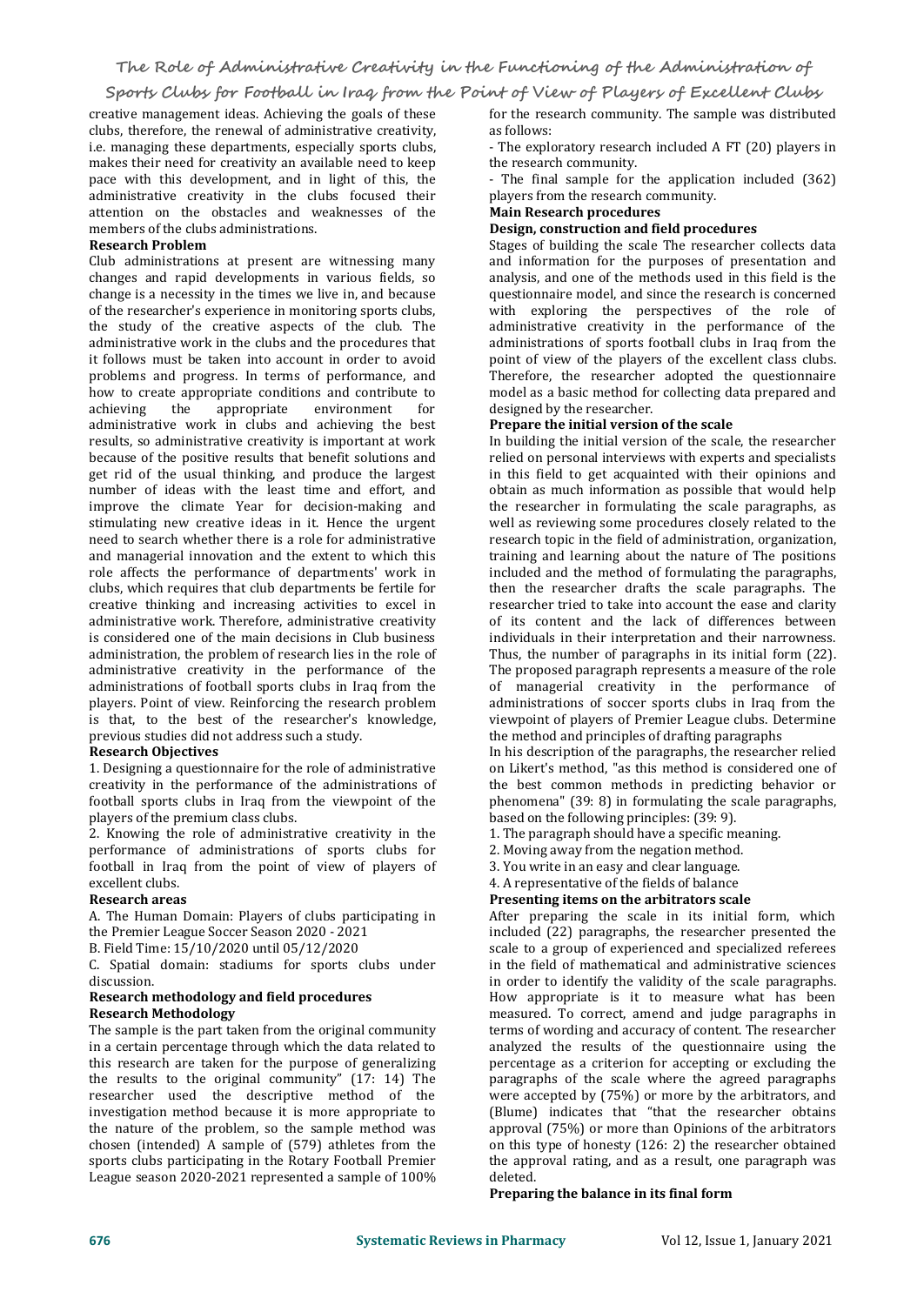# **Sports Clubs for Football in Iraq from the Point of View of Players of Excellent Clubs**

After determining the scale paragraphs, the researcher performs the following procedures:

1. Writing the instructions in concise and understandable terms explaining how to respond to the scale paragraphs. There is no right or wrong answer, but your answers are based on how you feel.

2. Information provided for scientific research purposes scale.<br> **Stabi** 

# **An Exploratory**

phenomenon that the researcher wants to study" (88:16) After the scale was ready for application, the researcher conducted an exploratory experiment before the final application of the research at a suitable time by applying the measure of the role of administrative creativity in the performance of the administrations of soccer sports clubs (0, 913) and<br>In Iraq from the viewpoint of the players of the Premier tool (78: 1). In Iraq from the viewpoint of the players of the Premier League clubs. On a sample of (20) clubs of the English Premier League footballers Season 2020-2021 in 06/11/2020 for the purpose of creating reasons for success when applying the main test form in order to ensure that you understand the sample paragraphs of the scale in order to avoid any errors or difficulty When applying during the main examination for the research, the researcher gave sufficient time for the members of the sample and the researcher found that the paragraphs are appropriate and the average time spent on them. The response time ranges between (10-15) minutes for the

# scale. **Main experience**

The aim of conducting this experiment is to build a measure of the role of administrative creativity in the performance of administrations of soccer sports clubs in Iraq from the viewpoint of players of the Premier League that each player clubs.<br> **Statistic mean** 

# clubs. **Indicators of validity and reliability of the <sup>Q</sup> scale**

Check the scale it is the test (scale) that indicates the validity of its name, i.e. the truthfulness in its image, and another feeling that is scientifically and statistically not authentic (122: 13). The apparent validity is one of the state of the departments of sports clubs in Iraq from types of validity that is evident through the contents of viewpoint of the players' clubs, the Premier League. types of validity that is evident through the contents of the scale of the figure and through the paragraphs in

measuring the phenomenon to be measured through Presenting these paragraphs to experts and specialists who have achieved this type of validity through the presentation scale to experts and specialists in knowledge management, testing and measurement as passed in the issuance of the initial presentation of the

# **Stability** meter

The conditions surrounding the survey in the parameter, Cronbach's alpha used this method because of Among the methods of statistical control of the stability "its use in any type of objective question and essay" (10: 282). Stability is extracted in this way by applying the Kornbach equation in constructing a single sample with a value of (20) players. On the scale using the spss statistic, it was found that the reliability coefficient value reached  $(0, 913)$  and therefore the scale can be used as a research

# **Objectivity**

Perform an objective test when you are not affected by the results of the debugger independence test or the personality of any person examined gets a certain score when he tests the correction more than one, and the qualities that make the test objective are that the questions that contain the test are - specific and the question is one ambiguous answer to Some extent"(49: 5) **The final application of the scale**

After completing all the requirements and procedures for designing the scale, the scale became ready for implementation and consists of (21) paragraphs, where the researcher applied the scale in its final form and analyzed it on the application sample consisting of (362) players and after that. Responses from the research sample, the data was collected in a private manner, so that each player has his or her own class A.

The researcher used the statistical bag spss to display, analyze and discuss the results, display the arithmetic mean and the standard deviation, to measure the role of creativity in the work of the administrative performance of the departments of sports clubs in Iraq from the Table 1: Shows the mean and standard deviation

| standard  | Arithmetic | the scale                                                                                                                     |  |
|-----------|------------|-------------------------------------------------------------------------------------------------------------------------------|--|
| deviation | mean       |                                                                                                                               |  |
| 56.471    | 162.918    | The vision of club administrations<br>is a catalyst for<br>administrative creativity to create<br>a desirable effective state |  |
|           |            |                                                                                                                               |  |

of the administrative performance of the departments of sports clubs football in Iraq , from the point of view of the players clubs, the Premier League.

Display the results of the role of innovation in the work **Table 2:** Shows the raw degrees, levels, number and Display the results of the role of innovation in the work<br>
of the administrative performance of the departments<br>
of sports clubs football in Iraq ,from the point of view of<br>
the players clubs, the Premier League.<br>
Shows th percentage of the scale of the role of managerial creativity in the performance of administrations of soccer sports clubs in Iraq from the viewpoint of players of excellent clubs.

| Percentage Percentage | the<br>number | Raw grade | Levels     |
|-----------------------|---------------|-----------|------------|
| 17.67 %               | 64            | 85-100    | Very well  |
| 20.99 %               | 76            | 69-84     | good       |
| 17.95 %               | 65            | 51-68     | Average    |
| 24.03 %               | 87            | 35-50     | Acceptable |
| 19.33 %               | 70            | 20-34     | Weak       |

Table No. (2) Shows the role of administrative creativity in the performance of administrations of football sports clubs in Iraq from the viewpoint of players of premium class clubs. The sample was distributed on several levels, where it is evident that the administrators who have reached the level of a very good number (64),

administrative, represent (17.67%), a good level (76), and (20.99%) and the level. Of the average (65) managerial ratio i.e. (17.95) acceptable level (87) for the official i.e. (24.03%), and the level is weak (70) for an official (19.33%) through the aforementioned results that the sports clubs that obtained a very good level and level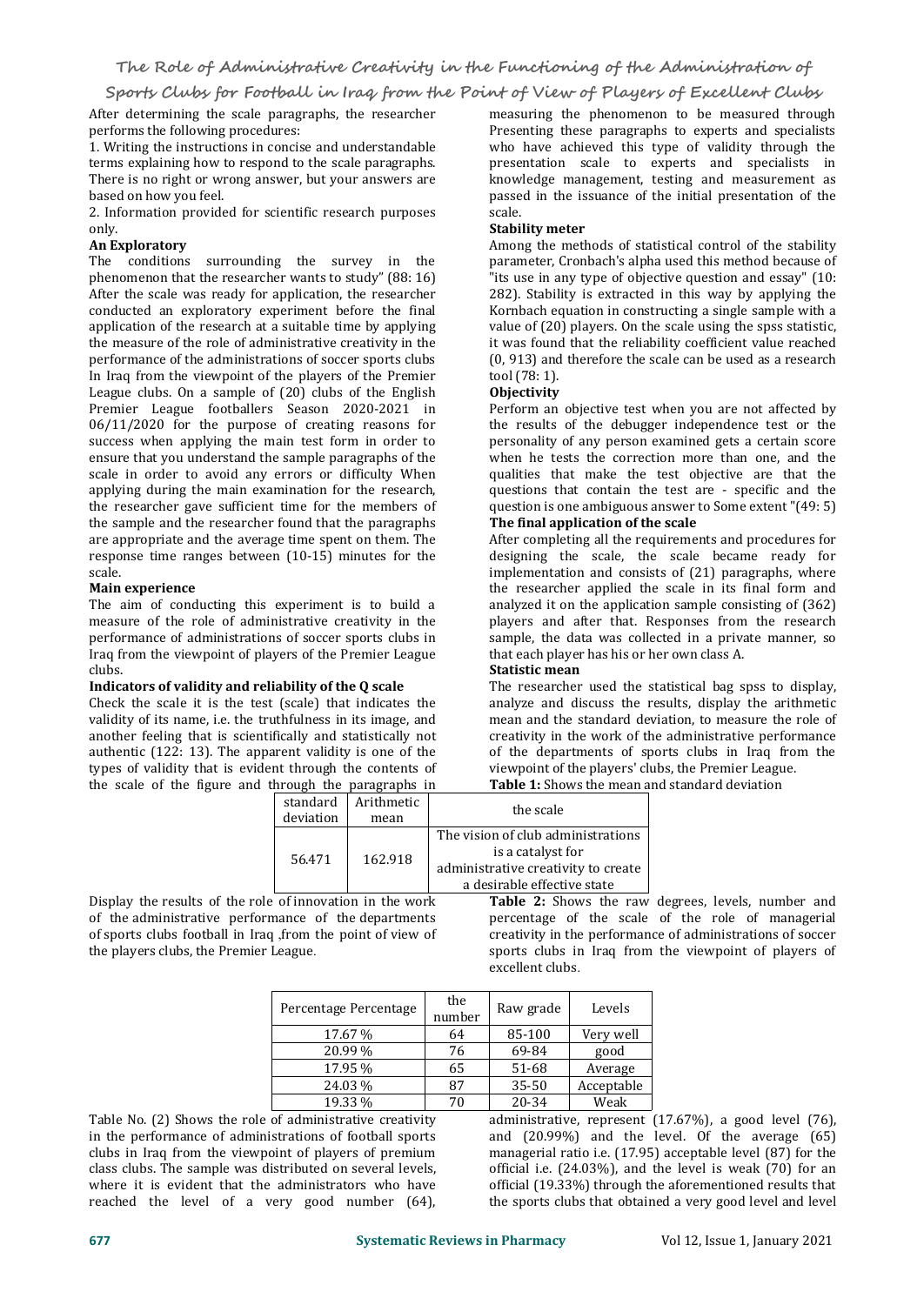# **The Role of Administrative Creativity in the Functioning of the Administration of**

# **Sports Clubs for Football in Iraq from the Point of View of Players of Excellent Clubs**

Well, it showed that it adheres to the concept of the role of administrative creativity, and it is clear that its availability has become a basic condition in the administrative and organizational processes in the event that sports clubs want to rise. Their management level to a civilized level that contributes to improving the level. Administrative creativity is the essence of the process of effective development and change of the goals and processes of performance of departments in clubs, but it is a basic requirement to keep up with all developments and improve the performance level of clubs administrations. Therefore, innovation is the essence of the administrative creativity of any of these departments, especially sports clubs, which makes their need for creativity an available need to keep pace with this development, and that the father's success is the administrative need in clubs and overcoming it. The rese<br>faults attached to the work result require him to make the faults attached to the work result require him to make recommendations for administrative work in clubs. (Hamada Eid, 2014) indicates that "Administrative creativity is the method that helps clubs plays their appropriate and effective role in the era of change and developments in the sports community. The necessity of the situation requires that club administrations be unconventional and that methods of administrative creativity be used in developing these. Clubs and contribute to increasing their effectiveness "(176: 4). There are many basic requirements that must be met to enhance the role of managerial creativity because it is the main pillar on which administrative work in clubs is based. This confirms (Wael Muhammad, 2009) that "The management of the creative club is modern and advanced. Methods and methods that benefit from their experiences and the experiences of others, and have the ability to transfer knowledge to the various parts of the administrative system, which today represents a dimension of great importance for the management of these clubs. (251: 17) from the researcher's point of view that the rhythm of managerial creativity in club administrations must conform to the rhythms of the modern era, which indicate the beginning of the performance of the tasks of club administrations that have priority in achieving them. The goals and the narration of the Future Club, and that division of work is one of the most important foundations on which administrative work is based. And Kindle (Mahmoud Odeh, 1991), "Innovation management is the ability to create useful methods, means and ideas for work so that these ideas and methods are received in response to improvement by employees (administrators and players) and stimulate their capabilities and talents to achieve the required administrative goals" (21:15) As for those who have achieved Level (medium), because the enthusiasm for their administrative programs mainly stems from their sense of modernity and creativity, so it is essential for the administrator. Renewing and updating his own executive management methods, renewing the style, and using new methods and tools, which requires the manager to be creative in his administrative work so that he can adapt and interact with different circumstances. Points (Saud bin Hamad 1992). Administrative creativity is one of the basic components in the process of organizational development, and the problems facing departments in clubs are the secretions of the era of the information revolution and the explosion of technology, The and this means the duty to respond to these  $\overline{1}$ and this means the duty to respond to these developments and to keep pace with these developments,

and this is not limited to New ideas and modern methods that enable clubs and have been able to face these challenges and problems "(62: 6).

The process of exchanging ideas and intellectual creativity is one of the basic decisions in managing the club's work, as the escalation of needs and ambitions is heading towards expansion, and it is no longer satisfactory and sufficient for the performance of work (activities) in clubs and institutions of all kinds and their routine and traditional patterns, because continuing with them leads to standing or retreat. This was confirmed by Lahijan (1999), "The importance of managerial creativity must be appreciated through wonderful efforts. To provide the appropriate atmosphere for managers working in clubs at all levels, by showing their creativity and benefiting from it" (7:18) from the viewpoint of the researcher, it is believed that Administrative creativity is<br>the ideas, methods, and methods. From the ideas, methods, and methods. From administrative work that the club's departments follow in managing and conducting their business in an unfamiliar way in order to mobilize all goals. Points (Sultan Nayef 2003). Creativity has the advantage of administrative and extraordinary performance in known work conditions, resulting in real or imaginary ideas and putting them into new methods and methods (7: 386). As for the level (acceptable and weak), the researcher believes that the club's administrative body is not interested in providing the appropriate climate for administrative creativity among the members of the administrative body, as well as their perception of what might happen. Happen or occur. They benefit from it by adding the core values

of the club's goals that prevent the achievement of the set goals, and this is what (Bilal Khalaf 2011) "Members of the club's management did not have any management innovation and emergence. Clear process and work practices, and they focused their attention on managerial efficiency only in accordance with generally accepted programs to ensure their work (18: 3) Administrative creativity is one of the modern management concepts that organizations must adopt due to its importance. In creating a successful administration that tries to address many managerial problems, and that the members of the Board of Directors did not create the appropriate climate for the process of achieving the goals that work to sustain their lines with Strategies. (Fathi Abd al-Rahman 2000) confirms that "the components of the administrative work in the management of the club did not contribute to the seriousness and regularity of administrative work and the desire to achieve the strategic objectives of the club according to the programmed work mechanism to which it is subject. (175:12) From the researcher's point of view, he believes that the inability of the clubs' administrations to perform their tasks frustrates their work, as the faire to adopt different opinions and ideas negatively affects the support of that management, and no creative change occurs in them. Al-Sattar Ibrahim, 2000), "Individuals who see many problems in a particular situation do not see others have the ability to create administrative creativity according to new creative ideas, and this depends on the available capabilities and the administrative capacity (21:11).

### CONCLUSIONS AND RECOMMENDATIONS **Conclusions**

# The researcher concluded the following:

1. Building a measure of the role of administrative creativity in the performance of sports club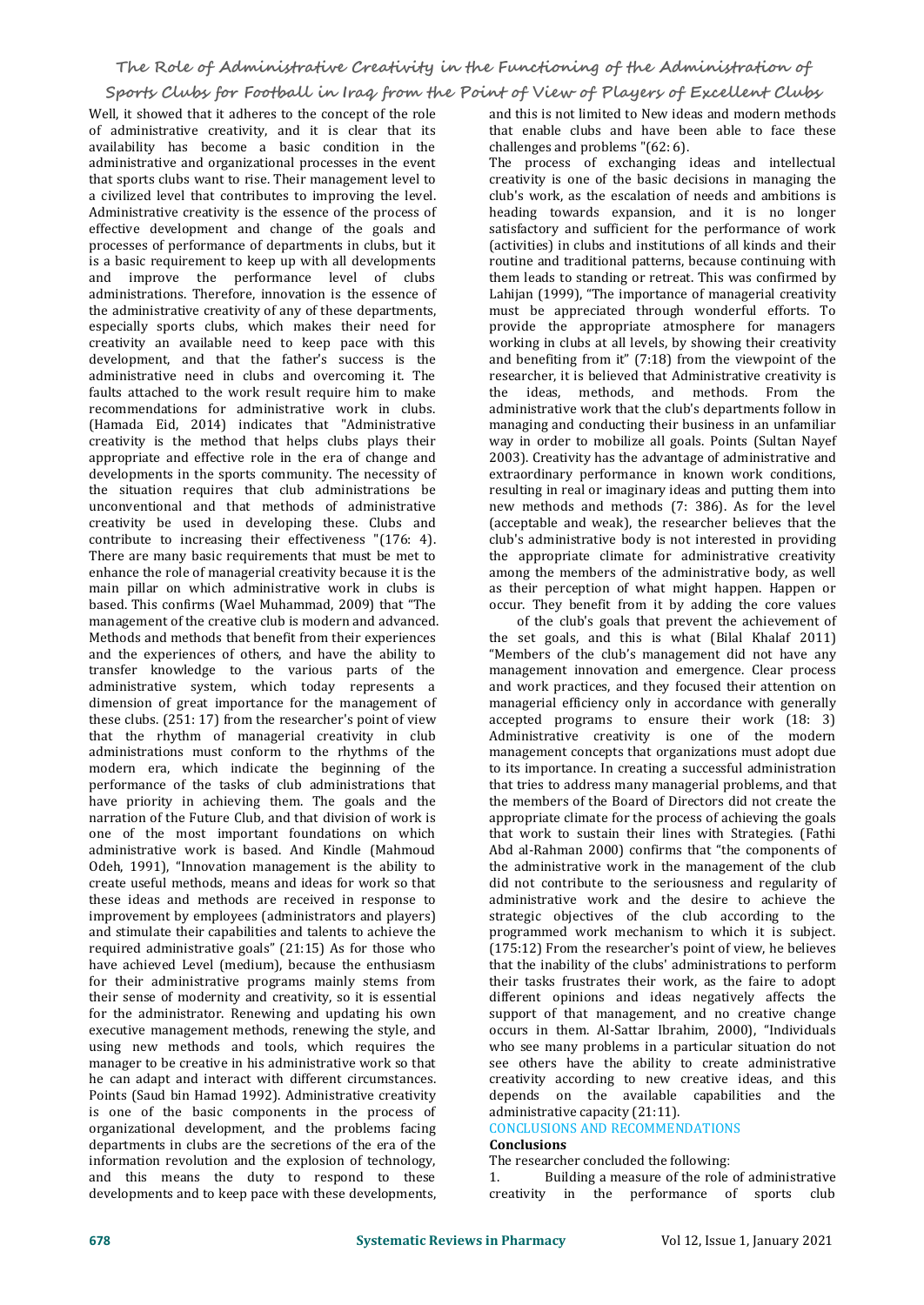**Sports Clubs for Football in Iraq from the Point of View of Players of Excellent Clubs**

administrations in Iraq from the point of view of first class club players.<br>2 There is a

There is a clear discrepancy in the application of  $\qquad \qquad$  7. the role of administrative creativity in the performance of the administrations of soccer sports clubs in Iraq from<br>the point of view of the players of the excellent class the point of view of the players of the excellent class clubs.<br>3.

The results of the study proved that innovation<br>sence of the administrative creativity of any of 9. is the essence of the administrative creativity of any of these departments, especially club administrations, which makes their need for creativity an urgent need to keep pace with development. **Recommendations**

1. Adopting the measure of the role of managerial creativity in the performance of administrations of football sports clubs in Iraq from the point of view of

2. The necessity of keeping abreast of global developments in the development developments,<br>improving capabilities at work and improving capabilities at work and

combating scientific development. 3. Work to provide an opportunity for freedom of opinion and the adoption of new ideas and then categorize them in reality.

4. Adoption and explore the views of all parties to<br>the beneficiary and the adoption of the work the beneficiary and of departments and encourage the creativity.

# **REFERENCES**

- 1. Amira Hanna Marcus: Building and Organizing the Exhaustion Scale for Handball Players, University of Baghdad, College of Physical Education, Master Thesis, 2001.
- 2. Blum Benjamin (et al.): Student Authorship and Formative Assessment, translated by Muhammad Amin al-Mufti (and others), Cairo, Modern Egyptian
- 3. Bilal Khalaf Al-Sakrana: Administrative Creativity, First Floor, Amman, Jordan, Al-Masirah House for Publishing, Distribution and Printing, 2011.
- 4. Hamada Eid and Others: Administrative Creativity to Science Increase the Effectiveness of Sports Club **Appendix** Increase the Effectiveness of Sports Club Management, The Third Sports Innovation Conference, Volume One, Amman, University of Jordan, 2014.
- 5. Rae Al-Din Ali Owais: Dr. Night of Scientific Research: A to Cairo. The Arab House of Thought 19 9 9.
- 6. Saud bin Hamad: General Administration, Assets, and Mathematical Functions, First Floor, Amman, 1992.
- Sultan Navef: The Relationship between Leadership Style and Creative Behavior, The University of Jordan, Volume 30, Issue 2, 2003.
- 8. Shakir Mobader Jassim: Comparative Educational Advising and Career Guidance Systems, Higher Education Press, University of Basra, 1990.
- 9. Salah El-Din Mahmoud: Educational Measurement and Psychological Evaluation, 1st Edition, Cairo, Arab Thought House, 2000.
- 10. Saleh Arshad Al-Aqili and Samer Muhammad Al- Shayeb: Statistical Analysis Using (Spss) Program, 1st Edition, Al-Shorouk Publishing House, Amman, 1988.
- 11. Abdul Sattar Ibrahim: creativity. Issues. And Applications, First Edition, Cairo, Literary and Intellectual Training Group, 2000.
- 12. Fathi Abdel-Rahman: Creativity, Amman, House of Thought for Printing and Publishing, 2002.
- 13. Layla El-Si Farhat: Measurement and Examination in Physical Education, Fourth Edition, Cairo, Book Center for Publishing, 2007.
- 14. Muhammad Nasreddin Radwan: Inferential Statistics in the Sciences of Physical Education and Sports, First Edition, Arab Thought House, Cairo, 2003.
- 15. Mahmoud Odeh: Creativity among workers in the Jordanian institutional sector, an unpublished master's thesis, University of Jordan, College of Humanities and Social Sciences, 1991.
- 16. Jabbar, Abdullah Hasan, et al. "Nanocomposite Assisted Green Synthesis of Polyvinylpyrrolidone- Silver Nanocomposite Using Pandanus atrocarpus Extract for Antiurolithiatic Activity." Systematic Reviews in Pharmacy 11.6 (2020): 1436-1442.
- 17. Wael Muhammad and Taher Mohsen: Basics of Performance or the Balanced Scorecard, First Edition, Jordan, Wael Publishing House, 2009.
- 18. Hajan Abdul Rahman Ahmed: The Creative Approach to Solving Problems, Riyadh, Naif Arab Academy of Sciences, Center for Studies and Research, 1999.

Gentlemen, experts and specialists in the field of administration, economics and sports education, to whom the paragraphs were presented.

| $\alpha$ to call 0. The map house of Hought 1999. |                                  |                                |     |
|---------------------------------------------------|----------------------------------|--------------------------------|-----|
| work address                                      | Jurisdiction                     | The name                       | No. |
| College of Administration and                     | Department of Business           | Prof. Dr. Abdel-Reda Farag     |     |
| Economics / University of Basra                   | Administration                   | Badrawi                        |     |
| <b>Physical Education and Sports</b>              |                                  | Prof. Dr. Abdul-Kazem Jalil    | 2   |
| Sciences / University of Basra                    | Science psychology / football ft | Hassan                         |     |
| College of Administration and                     | Department of Business           | Prof. Dr. Taher Mohsen Mansour | 3   |
| Economics / University of Basra                   | Administration                   |                                |     |
| <b>Physical Education and Sports</b>              | The refereed of sports and       | Dr .Qusay Fawzi Khalaf         | 4   |
| Sciences / University of Basra                    | organization                     |                                |     |
| College of Administration and                     | Department of Business           | A Dr. Muhammad Hussein         | 5   |
| Economics / University of Basra                   | Administration                   | Manhal                         |     |
| College of Administration and                     | Department of Business           | Prof. Dr. Hussein Jawad Kazem  | 6   |
| Economics / University of Basra                   | Administration                   |                                |     |
| Physical Education and Sports                     | Sports administration and        | AM Dr Ageel Sabr               |     |
| Sciences / University of Basra                    | organization                     |                                |     |
|                                                   |                                  |                                |     |
| College of Administration and                     | Department of Business           | MD Wamid Abdel Zahra           | 8   |
| Economics / University of Basra                   | Administration                   |                                |     |
|                                                   |                                  |                                |     |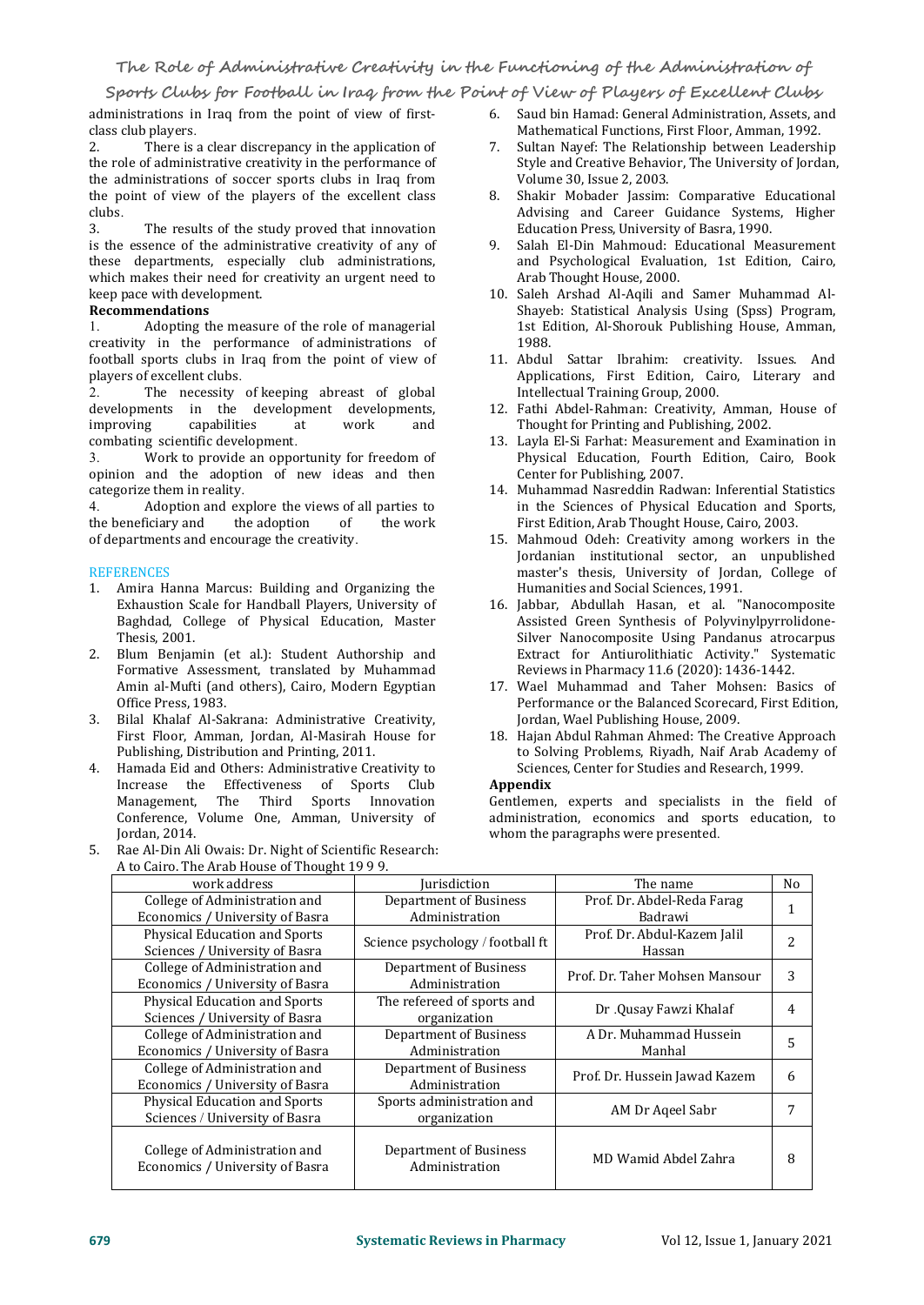**The Role of Administrative Creativity in the Functioning of the Administration of Sports Clubs for Football in Iraq from the Point of View of Players of Excellent Clubs**

|           |                                 | Physical Education and Sports<br>Sciences / University of Basra                                                                                                                                                                                              |                      |            |               | Sports administration and<br>organization | Am Dr. Fawad Abdel-Mahdi<br>Mahmoud                                                                                                                                                                                                                                                                                                                                        | 9  |    |  |
|-----------|---------------------------------|--------------------------------------------------------------------------------------------------------------------------------------------------------------------------------------------------------------------------------------------------------------|----------------------|------------|---------------|-------------------------------------------|----------------------------------------------------------------------------------------------------------------------------------------------------------------------------------------------------------------------------------------------------------------------------------------------------------------------------------------------------------------------------|----|----|--|
|           | Albasrah University<br>Greeting | In the name of Allah the Merciful<br>Faculty of Physical Education<br>S/ questionnaire form<br>The researcher intends to conduct (the role of<br>administrative creativity in the functioning of the<br>management of football sports clubs in Iraq from the |                      |            |               |                                           | viewpoint of first-class club players) since you are one of<br>the persons involved in this study, please read the scale<br>paragraphs carefully and objectively and mark the phrase<br>that you feel you agree with or disagree with.<br>Thank you for your cooperation with us in the service of<br>scientific research<br>In this paragraph is an illustrative example. |    |    |  |
|           | I do<br>not<br>agree            | I hardly agree                                                                                                                                                                                                                                               | Sometimes<br>I agree |            | I often agree | I always agree                            | The paragraphs                                                                                                                                                                                                                                                                                                                                                             | No |    |  |
|           |                                 |                                                                                                                                                                                                                                                              |                      |            |               | $\sqrt{}$                                 | The vision of club administrations is<br>a catalyst for administrative<br>creativity to create a desirable<br>effective state                                                                                                                                                                                                                                              | 1  |    |  |
|           | Notice-:                        |                                                                                                                                                                                                                                                              |                      |            |               |                                           | The information you provide is for scientific research                                                                                                                                                                                                                                                                                                                     |    |    |  |
|           | There                           |                                                                                                                                                                                                                                                              |                      |            | are no answer | purposes only.                            |                                                                                                                                                                                                                                                                                                                                                                            |    |    |  |
|           |                                 | is correct or other wrong always be your<br>the basis of what you feel it                                                                                                                                                                                    |                      |            | answer on     |                                           | Researcher and the scale is finalized                                                                                                                                                                                                                                                                                                                                      |    |    |  |
| I do      |                                 |                                                                                                                                                                                                                                                              | I                    | I          |               |                                           |                                                                                                                                                                                                                                                                                                                                                                            |    |    |  |
| not       | hardl                           | Sometime                                                                                                                                                                                                                                                     | often                | alway      |               |                                           | The paragraphs                                                                                                                                                                                                                                                                                                                                                             |    | N  |  |
| agre<br>e | У<br>agree                      | s I agree                                                                                                                                                                                                                                                    | agre<br>e            | S<br>agree |               |                                           |                                                                                                                                                                                                                                                                                                                                                                            |    | 0  |  |
|           |                                 |                                                                                                                                                                                                                                                              |                      |            |               |                                           | The vision of club administrations is a catalyst for administrative                                                                                                                                                                                                                                                                                                        |    | 1  |  |
|           |                                 |                                                                                                                                                                                                                                                              |                      |            |               |                                           | creativity to create a desirable effective state.                                                                                                                                                                                                                                                                                                                          |    |    |  |
|           |                                 |                                                                                                                                                                                                                                                              |                      |            |               |                                           | Working body management to assemble ideas to solve<br>the problems that face.                                                                                                                                                                                                                                                                                              |    | 2  |  |
|           |                                 |                                                                                                                                                                                                                                                              |                      |            |               |                                           | The participation of others in making all decisions.                                                                                                                                                                                                                                                                                                                       |    | 3  |  |
|           |                                 |                                                                                                                                                                                                                                                              |                      |            |               |                                           | The administrative body adopts laws and regulations as a basis for                                                                                                                                                                                                                                                                                                         |    | 4  |  |
|           |                                 |                                                                                                                                                                                                                                                              |                      |            |               |                                           | analysis and interpretation in a modern scientific way.<br>Supervising the implementation of the steps organizational and                                                                                                                                                                                                                                                  |    |    |  |
|           |                                 |                                                                                                                                                                                                                                                              |                      |            |               |                                           | management directly.                                                                                                                                                                                                                                                                                                                                                       |    | 5  |  |
|           |                                 |                                                                                                                                                                                                                                                              |                      |            |               |                                           | Weak adoption of innovative ideas in changing the reality<br>of management.                                                                                                                                                                                                                                                                                                |    | 6  |  |
|           |                                 |                                                                                                                                                                                                                                                              |                      |            |               |                                           | To provide aid and assistance from a body                                                                                                                                                                                                                                                                                                                                  |    |    |  |
|           |                                 |                                                                                                                                                                                                                                                              |                      |            |               |                                           | of administrative to the all the club.                                                                                                                                                                                                                                                                                                                                     |    | 7  |  |
|           |                                 |                                                                                                                                                                                                                                                              |                      |            |               |                                           | Develop and support building a shared leadership culture<br>The ability to evaluate performance and respond                                                                                                                                                                                                                                                                |    | 8  |  |
|           |                                 |                                                                                                                                                                                                                                                              |                      |            |               |                                           | to solve problems in a modern scientific way.                                                                                                                                                                                                                                                                                                                              |    | 9  |  |
|           |                                 |                                                                                                                                                                                                                                                              |                      |            |               |                                           | Adoption patterns , organizers are flexible and                                                                                                                                                                                                                                                                                                                            |    | 10 |  |
|           |                                 |                                                                                                                                                                                                                                                              |                      |            |               |                                           | graceful rather than patterns of traditional.<br>The ability to divide administrative tasks and synthesize                                                                                                                                                                                                                                                                 |    |    |  |
|           |                                 |                                                                                                                                                                                                                                                              |                      |            |               |                                           | them according to new frameworks                                                                                                                                                                                                                                                                                                                                           |    | 11 |  |
|           |                                 |                                                                                                                                                                                                                                                              |                      |            |               |                                           | Presenting alternatives that work to overcome obstacles and                                                                                                                                                                                                                                                                                                                |    | 12 |  |
|           |                                 |                                                                                                                                                                                                                                                              |                      |            |               |                                           | difficulties in implementation.<br>Contingency plans are developed for technical and                                                                                                                                                                                                                                                                                       |    |    |  |
|           |                                 |                                                                                                                                                                                                                                                              |                      |            |               |                                           | administrative problems.                                                                                                                                                                                                                                                                                                                                                   |    | 13 |  |
|           |                                 |                                                                                                                                                                                                                                                              |                      |            |               |                                           | Weakness in the process of adopting strategic plans.                                                                                                                                                                                                                                                                                                                       |    | 14 |  |
|           |                                 |                                                                                                                                                                                                                                                              |                      |            |               |                                           | Follow the legislation and the accuracy of realization completed<br>in accordance with the instructions and easy access to the decision-                                                                                                                                                                                                                                   |    | 15 |  |
|           |                                 |                                                                                                                                                                                                                                                              |                      |            |               |                                           | making appropriate.                                                                                                                                                                                                                                                                                                                                                        |    |    |  |
|           |                                 |                                                                                                                                                                                                                                                              |                      |            |               |                                           | Allow information to be shared And clarify                                                                                                                                                                                                                                                                                                                                 |    | 16 |  |
|           |                                 |                                                                                                                                                                                                                                                              |                      |            |               |                                           | the work required of everyone<br>Their commitment to the values and principles of the club and                                                                                                                                                                                                                                                                             |    |    |  |
|           |                                 |                                                                                                                                                                                                                                                              |                      |            |               |                                           | the Code of Conduct Career and Ethics Position General.                                                                                                                                                                                                                                                                                                                    |    | 17 |  |
|           |                                 |                                                                                                                                                                                                                                                              |                      |            |               |                                           | Achieving the highest levels                                                                                                                                                                                                                                                                                                                                               |    |    |  |
|           |                                 |                                                                                                                                                                                                                                                              |                      |            |               |                                           | of confidence for all stakeholders through adopting effective mechanis<br>ms.                                                                                                                                                                                                                                                                                              |    | 18 |  |
|           |                                 |                                                                                                                                                                                                                                                              |                      |            |               |                                           | The adoption of a poll consensus of all parties benefiting the adoption<br>of the work of departments and encourage Al Z creativity.                                                                                                                                                                                                                                       |    | 19 |  |
|           |                                 |                                                                                                                                                                                                                                                              |                      |            |               |                                           | Ensure to provide administrators with information accurate and                                                                                                                                                                                                                                                                                                             |    | 20 |  |
|           |                                 |                                                                                                                                                                                                                                                              |                      |            |               |                                           | sufficient provide them with support for industry decision.                                                                                                                                                                                                                                                                                                                |    |    |  |